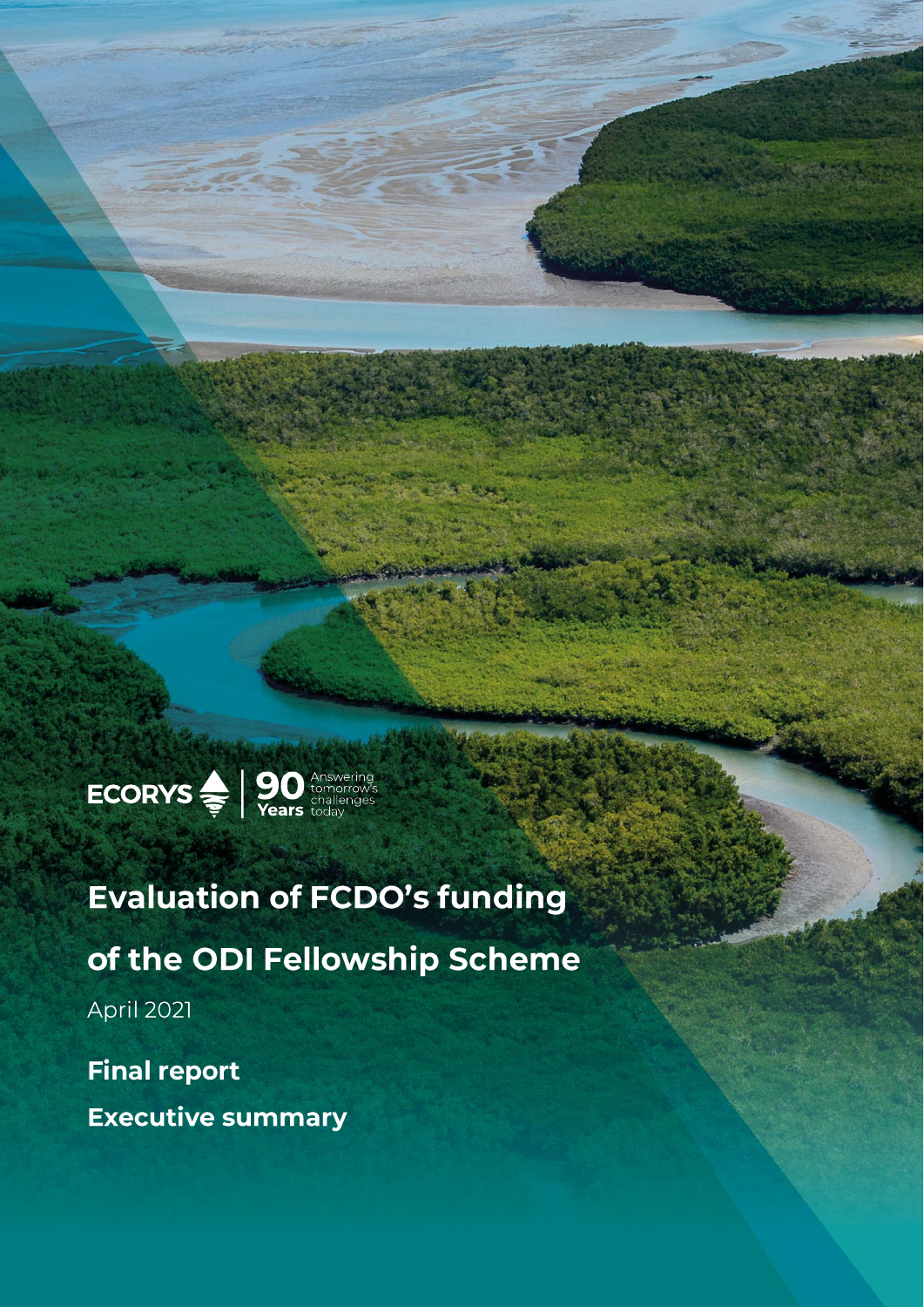# **Executive summary**

# The ODI Fellowship Scheme

All countries would benefit from the presence of a high calibre, efficient and effective civil service. Unfortunately, in low- and middle-income countries the civil service frequently operates in challenging environments where human and financial resources are constrained. In these circumstances governments often struggle to attract and retain high-quality civil servants. When bureaucratic quality and capacity is low, even modest improvements can have a substantial impact. One way of helping to achieve this is by providing technical assistance for capacity building programmes focused on supporting the professional development of civil servants and targeting specific gaps in their technical skills.

The ODI (Overseas Development Institute) Fellowship Scheme is a programme that operates through the direct provision of staff with specific technical skills to public institutions in low- and middle-income countries. Since its establishment in 1963 it has sent more than 1,000 economists and statisticians on two-year postings to more than 40 countries across Africa, Asia, the Caribbean, the Pacific and the Western Balkans. As well as providing developing country governments with high-calibre junior economists and statisticians, it also aims to give postgraduate economists and statisticians professional experience working for, and within, local institutions in developing countries. Over the 2015–2020 period, 266 Fellows were posted to 37 countries. The largest funder of the scheme is the FCDO which, over the period 2015–2020, provided £19.7 million (86%) of the total budget of £23 million. Other donors fund individual fellowships in specific countries and geographic regions such as the Pacific, or thematic areas such as antimicrobial resistance and financial inclusion.

### Purpose and scope of the evaluation

The primary purpose of this evaluation is to provide the FCDO with timely feedback on the scheme to inform the FCDO's consideration of future funding. The scope of this evaluation spans the period April 2015 to March 2020 and covers all recipient countries (with in-depth analysis through four country case studies).

This evaluation assesses the effectiveness of the scheme at achieving its aims in five ways:

- 1. Evaluate how effectively the scheme contributes to sustainable capacity building (its intended impact).
- 2. Revise the theory of change and assess the strength of evidence for its components.
- 3. Assess how the delivery model compares with other similar capacity building schemes funded by the FCDO.
- 4. Benchmark the scheme's approach to diversity and inclusion against best practice.
- 5. Assess whether the scheme's approach to safeguarding and duty of care is sufficient.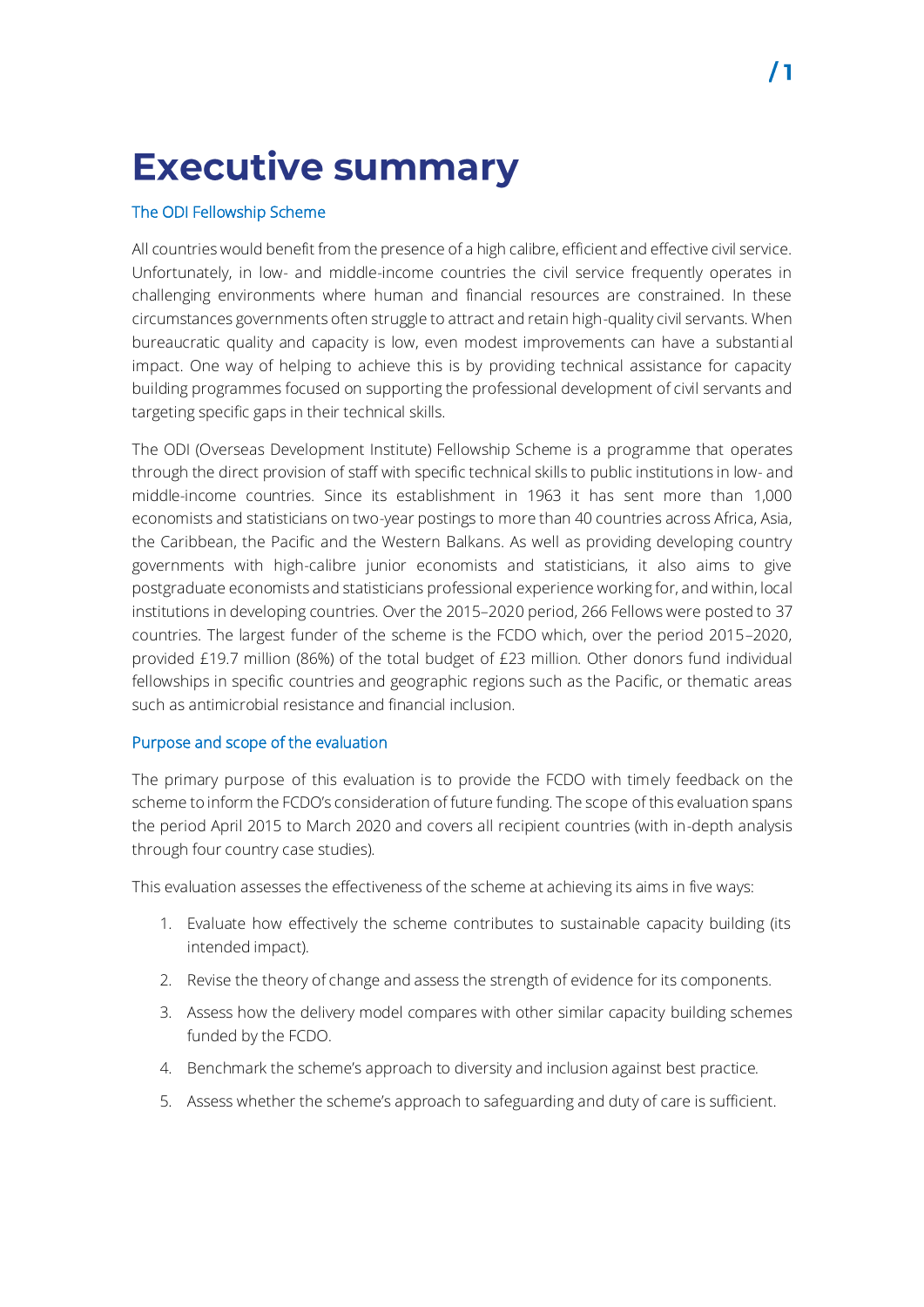#### Evaluation approach

There are three components to our approach. Firstly, we took a theory-based approach to assess the contribution of the scheme to its stated objectives and used a capacity-focused theory of change to gather evidence and draw conclusions. We employed an organisational capacity framework to inform the design of our data collection methods and over the course of the evaluation revised the scheme's theory of change. At the same time, we conducted contribution analysis to assess the contribution made by the scheme to developing capacity. This provided us with in-depth understanding of the mechanisms behind change and the external factors that influence the programme's outcomes and impact. Secondly, we took a mixed method approach to collecting data which allowed us to build a rich picture of all of the elements of the scheme, and to triangulate results from different sources to try to ensure our conclusions were robust. Finally, our approach was participatory, engaging with programme stakeholders such as ODI and the FCDO throughout the evaluation to ensure ownership of the findings and recommendations.

# Data collection methods

We used four primary data collection methods: a desk review; semi-structured interviews; a survey of Fellows and their supervisors, and four country case studies.

Desk review: We conducted an extensive desk review of available sources including programmerelated documents, FCDO business cases and annual reviews; previous survey data collected by the ODI; previous reviews of the ODI Fellowship Scheme; reports by other donors to the programme; and published reviews of other similar schemes funded by the FCDO.

Self-report survey: Based on results from the desk review, initial interviews and our organisational capacity framework, we designed a 72 question survey for Fellows and a 32 question survey for the supervisors of Fellows. The surveys were available in English, French and Portuguese, and circulated to all Fellows and supervisors who had participated in the scheme between 2015 and 2020, including fellowships not financed by the FCDO. The survey was live for one month and weekly reminders were sent to non-responders. We received 423 responses from Fellows (281) and supervisors (142), with response rates of 79% and 55% respectively. Eighty-nine per cent of Fellows, and 80% of supervisors completed all questions in the survey. Our Fellows' survey was balanced along gender and cohort, and the statistics stream was proportionally represented.

Semi-structured interviews: We conducted 120 interviews: 53 at a scheme-wide level and 67 in our four country case studies. Our interviews included: those managing the programme at the ODI (7); FCDO staff members (14); current and former Fellows (36); colleagues in host organisations (32); unsuccessful applicants to the scheme (3); staff at comparator programmes (9); and external stakeholders who were knowledgeable about the scheme (20).

Four country case studies: Case study countries (Guinea-Bissau, Myanmar, Nigeria and Rwanda) were selected to provide variation along several relevant dimensions: geography, the number of Fellows posted, how long the country has been part of the scheme, and its perceived effectiveness (proxied by the number of early terminations and re-assignments). Countryspecific desk reviews and semi-structured interviews were conducted by in-country researchers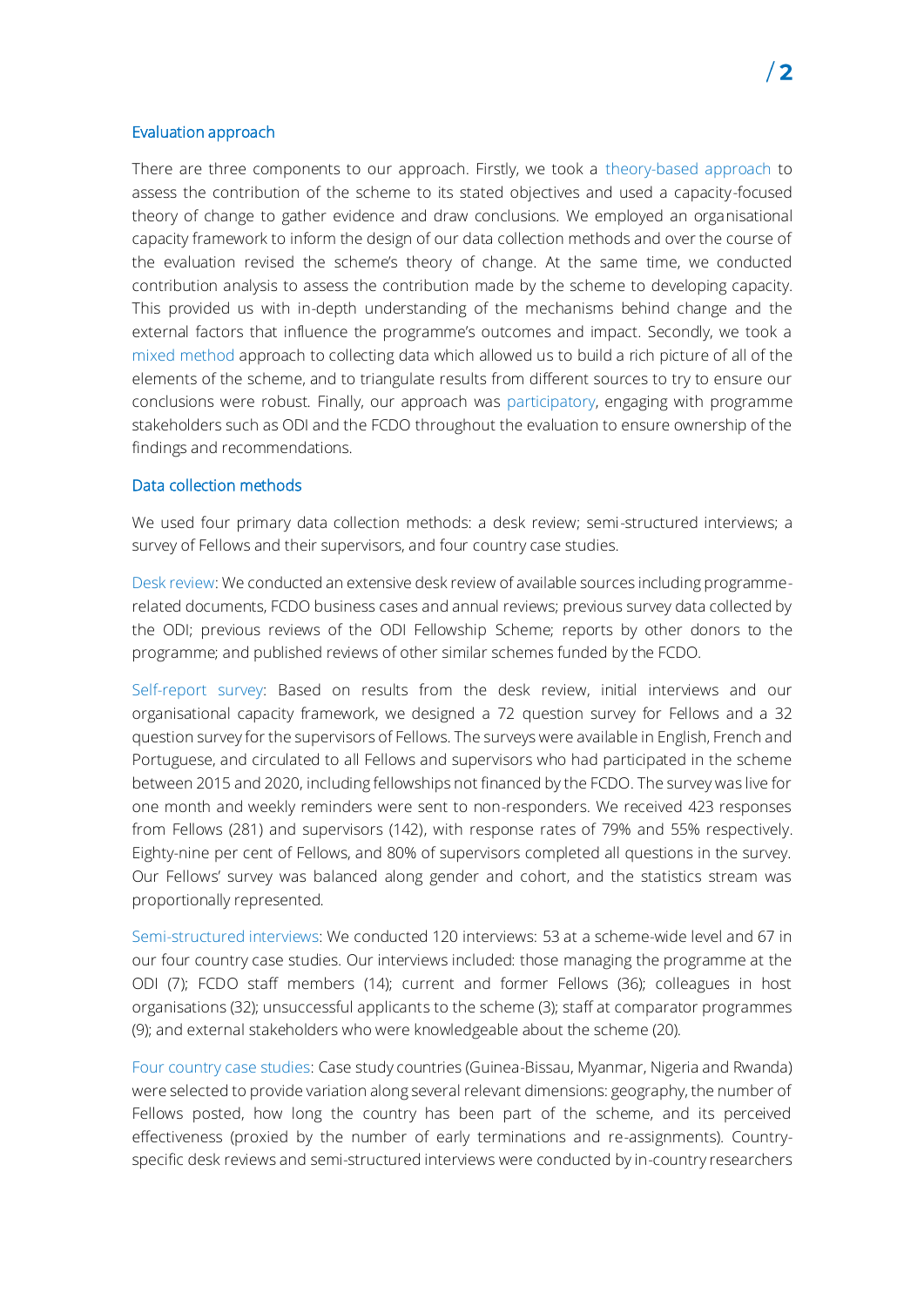in local languages and focused on building rich and granular stories of the contribution made by Fellows and detailing the factors that influenced their perceived effectiveness.

### **Findings**

#### Relevance

A recurring issue emerged from many stakeholder groups; there was a general lack of clarity about the exact role and purpose of the individual Fellows and how they should most effectively support their host organisations. The central point of ambiguity was whether Fellows should be filling a gap in skills and giving embedded support over time (for example by collecting highquality data, preparing budgets, and writing technical reports and policy papers) or whether they should be focusing on building the capacity of colleagues through the development of systems and more focused and structured training. Despite the duration of the scheme's focus on strengthening institutions, the scheme is still somewhat vague about what capacity building is and what works best for building the capacity of civil services. This is a drawback when communicating with host organisations, the FCDO and Fellows themselves, the expectations they and others have of the role and objectives of Fellows.

With these reservations and despite its longevity the central goal of the scheme remains highly relevant. In most countries in which the scheme operates, capacity constraints related to the recruitment and retention of high-calibre staff in economic and wider public management remain. The specific local skills gaps present vary widely between countries and host organisations, and Fellows help fill a wide range of these crucial gaps. The establishment of a specialised stream in statistics was widely praised as a valued and relevant development and some encouraged the scheme to develop further specialised streams such as digitalisation, climate finance and organisational management.

The scheme is highly aligned with FCDO strategic objectives around economic management for poverty reduction and good statistics to inform good decision-making. In this evaluation we document many examples of Fellows contributing to potentially highly impactful work aligned with these objectives. However, the scheme does not systematically document or communicate this impact to Fellows, its donors, or the wider public. This appears to be a missed opportunity.

Stakeholders also highlighted that Fellows mostly operate at high levels of government, and the large amount of good will they garner, is often a strong tool for soft power and key for diplomacy. In some countries the scheme is seen as a part of the history of the relations between two countries and one senior stakeholder warned that cutting funding to the scheme could cause significant damage to diplomatic relations with the UK. Finally, many stakeholders emphasised that the Fellowship is unmatched in its potential to train and prepare high-calibre professionals for roles in development.

#### **Effectiveness**

Selection. The process by which ODI selects candidates is performing well. The technical assessment in economics and statistics is demanding and Fellows are consistently recognised for their strong technical abilities. The selection process also effectively screens applicants on important soft skills through situational judgement tests developed to mimic the challenges that Fellows may face in their posting. For most Fellowships, the process of matching Fellows to their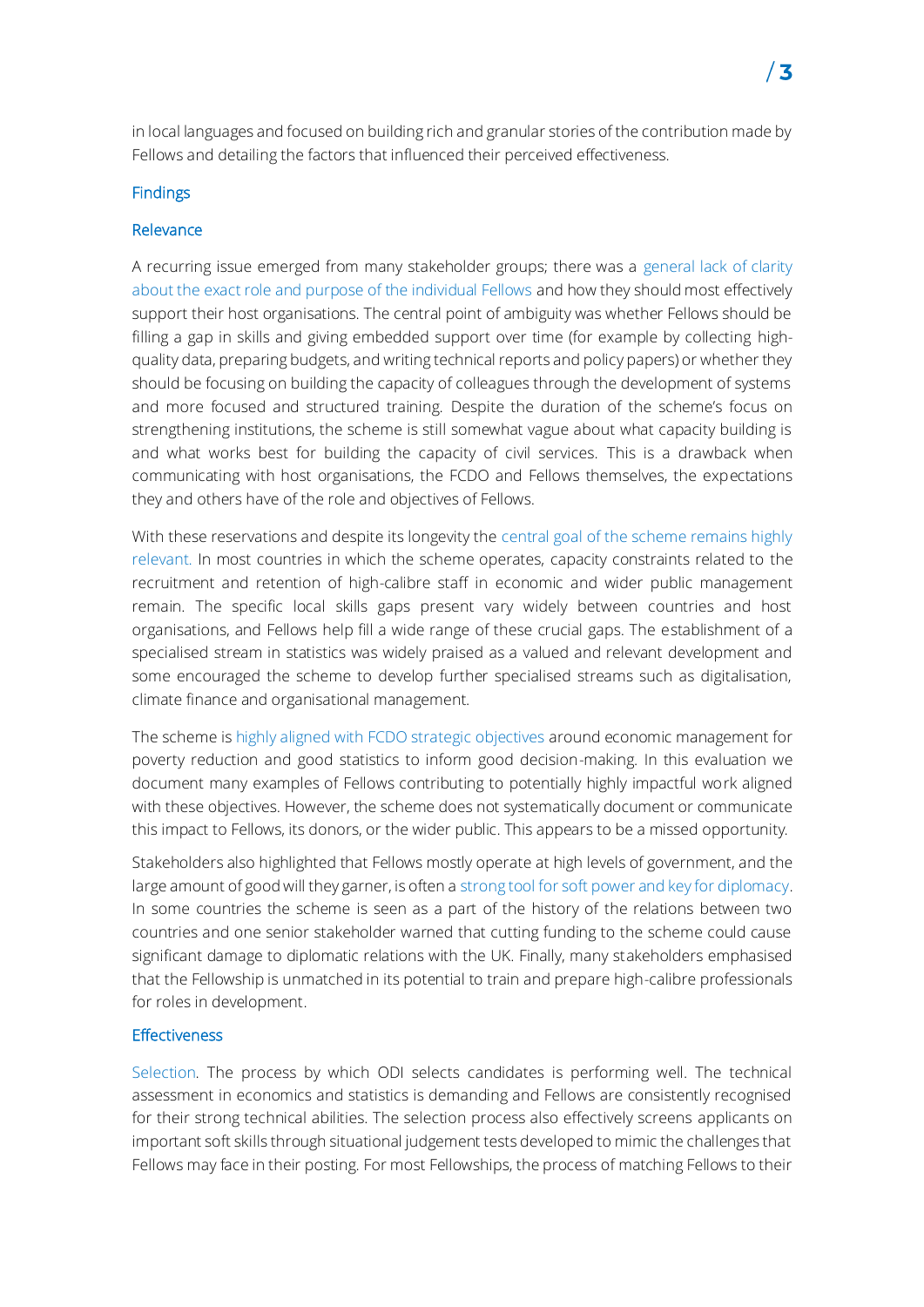host organisation is working well with high levels of satisfaction amongst Fellows and supervisors surveyed. Most Fellows believed that their posting reflected their technical skills and qualifications, policy interests and personal preferences.

The matching process. Many Fellows are motivated to apply for the Fellowship specifically because they want to support their host organisations and have an impact on economic development and poverty reduction in developing countries. Yet every year there is a group of Fellows for whom the matching process does not work, resulting in either early terminations of their Fellowship or re-assignment to another ministry. For these Fellows this can be deeply frustrating, particularly because these mismatches are often identified as the result of insufficient due diligence on the part of the management team. The team currently does not put enough resources into the identification of new posts, or the assessment of follow-on posts. In both cases more effort needs to be put into ensuring there is clear demand at the ministry level for a specific set of skills, and a supportive line manager that has an idea as to how the Fellow can be utilised.

Induction and onboarding. The induction of Fellows is seen in a broadly positive light, with Fellows receiving introductions to scheme management, briefings on security and health, and a Q&A with former Fellows. However, there is room for improvement with Fellows wanting more clarity on: the type of work they will be involved in, their capacity development objectives, and how to best to achieve them; as well as more practical guidance and sessions that are tailored to their country of posting. The quality of the onboarding process of new Fellows to host organisations varies a lot. The process is the responsibility of host organisations and is often seen by Fellows to be unstructured or non-existent, with an insufficient pipeline of work ready for them when they arrive. This is a key constraint to their effectiveness.

Performance. The ODI currently takes a hands-off approach to the performance management of Fellows. The working assumption is that Fellows integrate with hosts and that structured professional development will be in the form of objective setting and performance feedback from in-country line managers. However, this is rare and poor line management is identified as the most common impediment to effective work. A key constraint to Fellows growing in their roles is a lack of guidance from the ODI, and there is a clear demand from Fellows for more mentoring and support from the ODI, including objective setting, and the monitoring of progress and performance. Fellows would like more support to develop in their roles and a serious lack of performance management and professional support from the scheme is having a detrimental effect on the effectiveness of Fellows.

Support to Fellows. The ODI management team are generally seen as responsive and to be providing the necessary support to Fellows during their postings, yet are constrained in their capacity to do so. Some Fellows would prefer more active support from the ODI management in areas such as personal wellbeing, and technical support to be more effective in their jobs. This is generally perceived to be the result of a small and stretched core management team. Fellows would have welcomed a clearer system for them to draw from technical support and it seems like a missed opportunity from ODI given its links to academics and in-country practitioners. Similarly access to technical resources and training to aid them in their jobs was welcomed by Fellows. Some Fellows encouraged more post-fellowship support for outgoing fellows and saw it as a missed opportunity given the size of the ODI alumni network. ODI Fellows placed in the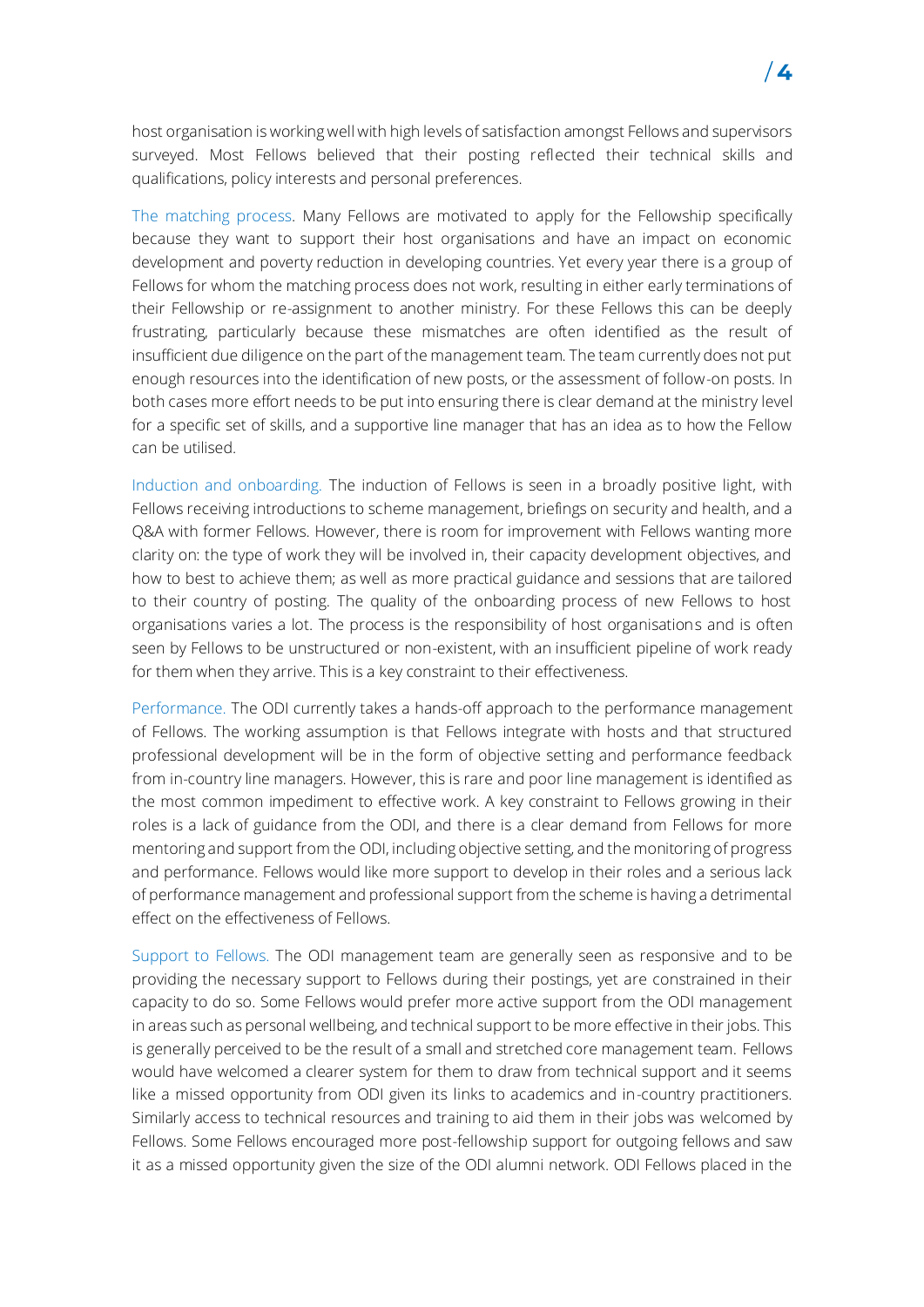same country are considered the most significant source of support and provide a network to one another during their placements.

Safeguarding. The ODI has made progress in several aspects of its approach towards safeguarding and duty of care in recent years and the fellowship's overall response to the COVID-19 pandemic has been viewed as successful by Fellows. Fellows acknowledged the promptness with which the ODI reacted, the evacuations that were made possible, and the frequent advice and communication provided to Fellows who were unable to evacuate. However, in a few cases leaving their posting damaged the relationship Fellows had with their host organisation. Despite considerable progress, safeguarding has still not been sufficiently institutionalised within the fellowship, and policies and practices to ensure a fail-safe system remain incomplete.

### **Equity**

The scheme is open to candidates of all nationalities who have at least a master's degree in economics, statistics, or a related field. However, certain academic institutions (especially in the UK) have a long history of students successfully applying to become a Fellow and have built up institutional knowledge and a rich network of former Fellows to consult. There is evidence that a current lack of guidance to applicants about how to complete the written application or prepare for the interview is favouring selection of applicants with links to a subset of academic institutions.

We benchmarked the diversity of Fellows with data from the FCDO and the UK national average for postgraduate students along four metrics: ethnicity, sexuality, disability and parental education (a proxy for socio-economic background). We find that the scheme has room for improvement with respect to disability and socio-economic background. The ODI does not currently prioritise the recruitment of under-represented groups or follow many best practice systems in recruitment. It also does not have a system to collect or aggregate diversity data for all applicants. This makes it challenging to assess the diversity of the applicant pool, or at which stage of the application process any barriers to inclusion are greatest.

The ODI has made substantial improvements to its safeguarding and duty of care procedures in recent years. It has given specific attention to addressing frequently raised concerns around a lack of support and feelings of isolation. A buddy system now operates as well as a specialised counselling service. However, the ODI does not compare favourably to comparator programmes on the level of psychological support it provides, and some issues pertinent to those with protected characteristics remain, for example understanding and preventing sexual harassment in the workplace.

#### Impact

#### What do Fellows do?

Fellows engage in a number of activities during their postings. A core form of support is both formal and informal training to in country staff on various topics at the individual as well as groups level. There is strong evidence of Fellows being involved in the collection, collation, construction and management of high-quality data which in turn is valued by host organisations. Fellows have utilised non-traditional data sources, harmonised trade data, automated cleaning processes, constructed indices and supported the design and implementation of surveys. They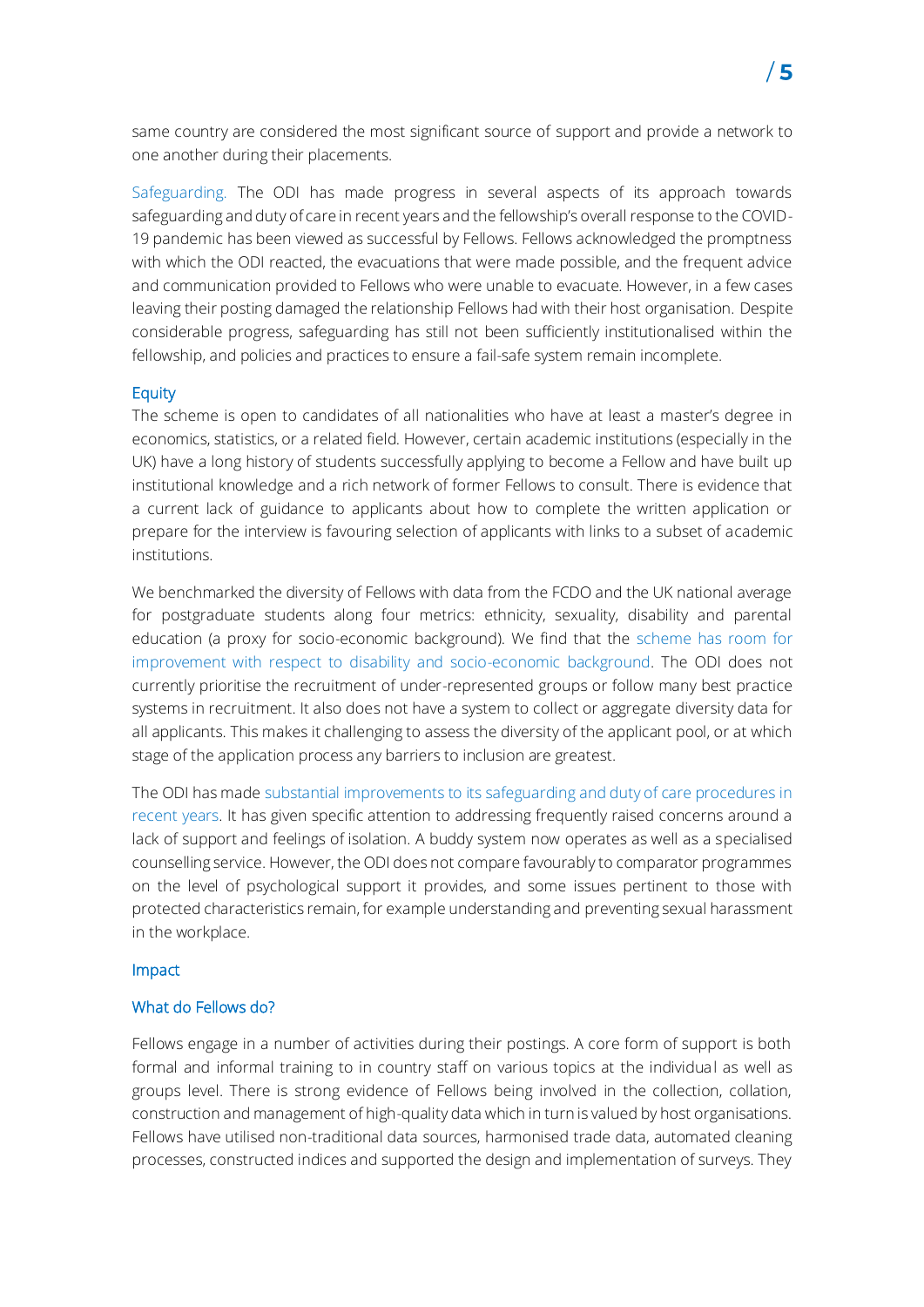often provide support by preparing budgets and fiscal analysis and building and refining macroeconomic models. Additionally, they have been involved in the production of many different types of documents including planning documents, technical reports, policy papers, research pieces, evaluations and funding proposals, as well as helping to draft speeches for senior civil servants.

Fellows perform some administrative and managerial tasks using organisational skills for the management of meetings, information, time, and communication and some more generic skills. They have networks and connections that they utilise and are active members of committees at ministry, national and international level. They support their colleagues in national and international forums and act as intermediaries between external consultants and their teams. Their soft skills are consistently mentioned alongside their technical skills including a hard work ethic, adaptability, a collaborative working style, clear communication, and personability.

### The impact of Fellows

The work of Fellows may contribute to the strengthening of five capacity outcomes identified at the inception phase as key dimensions likely to be impacted by the contribution of Fellows based on the Organisational Capacity Framework (OCF)<sup>1</sup>. We assessed the strength of evidence linking the work of Fellows to these outcomes and in each case identified key drivers of impact. We found that, overall, the ODI's management, support and leverage plays a key role in influencing whether Fellows have a productive and useful Fellowship or not.

There was consistent and strong evidence that Fellows contribute to the capacity of individuals and teams, and some evidence that they contributed to strengthened systems and institutions. Colleagues benefited from Fellows' understanding of how to apply technical knowledge and skills to practical policy issues. Fellows also developed and improved internal systems including setting up functioning committees; building personnel and HR systems; streamlining processes and introducing new software and data-management systems. These systems that were set up were a key driver of impact. Giving formal training to colleagues in, for example, debt management was also key to strengthening the capacity of teams.

There was substantial evidence that the work of Fellows contributed to better economic, financial and public sector management through the design and implementation of many highquality policies, programmes, strategies and action plans within their ministries. They did so either directly through co-working on a project with their colleagues, or indirectly by strengthening the capacity of the team around them who, in turn, would draft improved strategies and policies. We found strong evidence of the former and tentative evidence of the latter. Fellows brought valued technical skills to their teams and the embedded nature of Fellows, which contrasts with the use of external consultants, was a key driver of impact.



<sup>1</sup> World Bank (2012) *Guide to Evaluating Capacity Development Results: A Collection of Guidance Notes to Help Development Practitioners and Evaluators Assess Capacity Development Efforts,* [link](https://documents.worldbank.org/en/publication/documents-reports/documentdetail/352241468163166112/guide-to-evaluating-capacity-development-results-a-collection-of-guidance-notes-to-help-development-practitioners-and-evaluators-assess-capacity-development-efforts)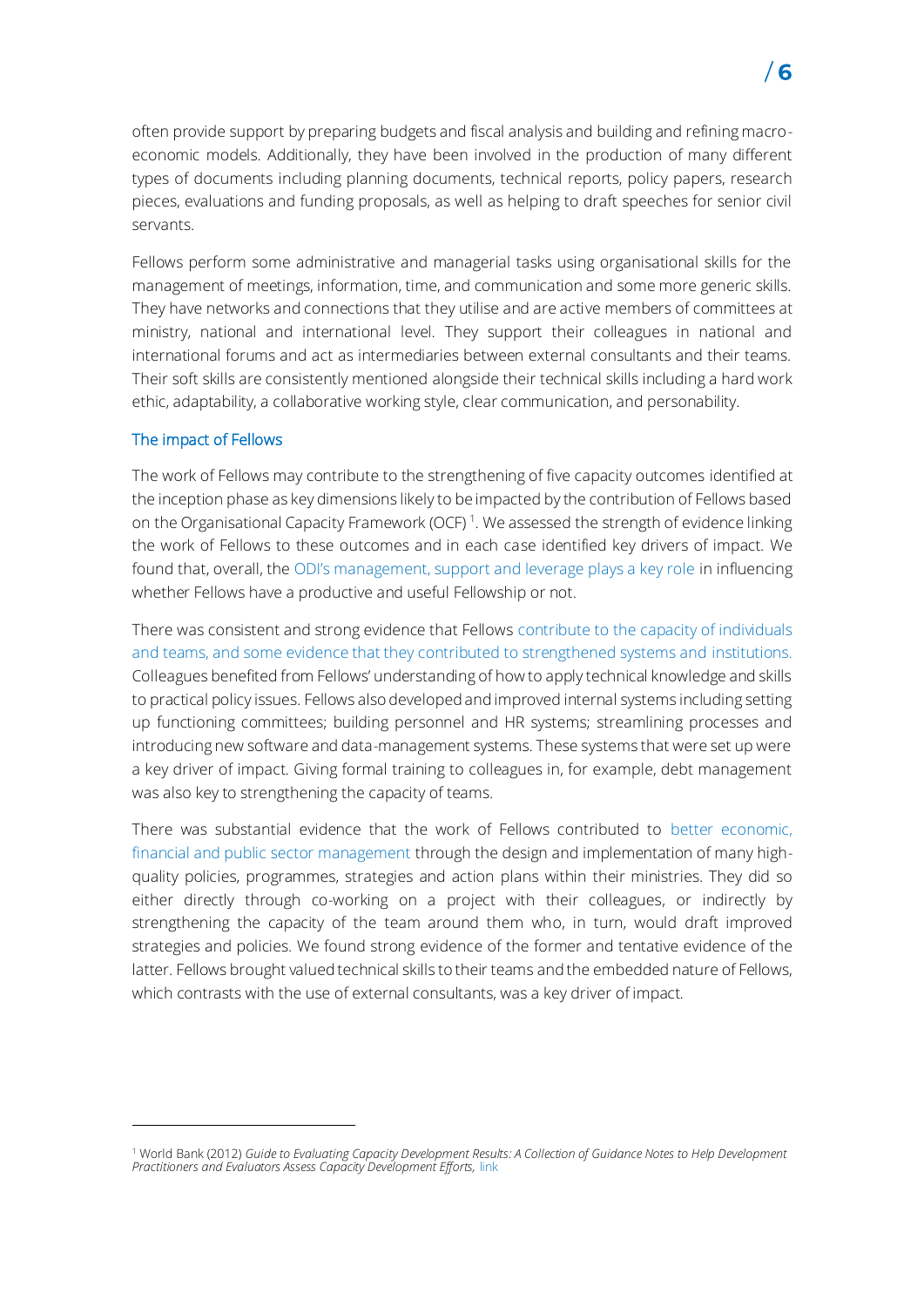Below are examples of some of the contributions made by Fellows to impactful strategies and policies in the last six years:

- Agricultural development: Drafting, lobbying for and securing cabinet and parliamentary approval for the Warehouse Receipt Bill, a regulatory framework for agricultural development in Malawi.
- Competition policy: Redesigning Fiji's merger control regime and drafting the National Competition and Consumer Protection policy.
- Debt and borrowing: Improving inflation and GDP forecasting models in the Central Bank of Papua New Guinea. Working with a team to progress municipal borrowing policy in the National Treasury of South Africa.
- Disaster response: Identifying healthcare system gaps and required health financing in Liberia in the aftermath of the Ebola outbreak; contributing to the Covid-19 response in Nigeria through work on antimicrobial resistance.
- Education: Ranking all senior high schools in Ghana based on performance, which later influenced national policy; supporting the decentralisation of textbook procurement in Malawi, allowing millions more books to reach primary schools.
- Health: Designing National Health Accounts and Client Satisfaction Surveys in Tanzania; developing health sector strategic plans in Sierra Leone; Benefit Incidence Analysis in Ethiopia.
- Investment decisions: Developing a report that guided the World Bank's maritime transportation investments in the Pacific Islands. Developing and negotiating a 30-year, \$300 million concession agreement for a deep-water port on behalf of the Government of Timor-Leste.
- Natural resources: Drafting the Petroleum Natural Resource Governance Regulations in Ghana; advising on contract negotiations in the National Minerals Agency of Sierra Leone for two mining lease agreements worth a total forecasted net present value exceeding \$1 billion.
- Revenue generation: Strengthening the Domestic Resource Mobilisation strategy of Liberia; producing a comprehensive analysis of property taxes in Myanmar that led to increased state revenue.
- Subsidies: Analysis on fuel subsidy reform in Sierra Leone that later contributed to a reform being passed.
- Trade negotiations: Supporting bilateral trade negotiations between Vanuatu and New Caledonia. Co-authoring a WTO trade facilitation agreement in Malawi. Modelling different scenarios to inform free trade negotiations in Ghana. Contributing to the passing of the 'Made in Rwanda' policy.
- Water: In Djibouti, designing the first EU funded water desalination plant in the Horn of Africa with the expectation that potable water in the country would increase by 40%.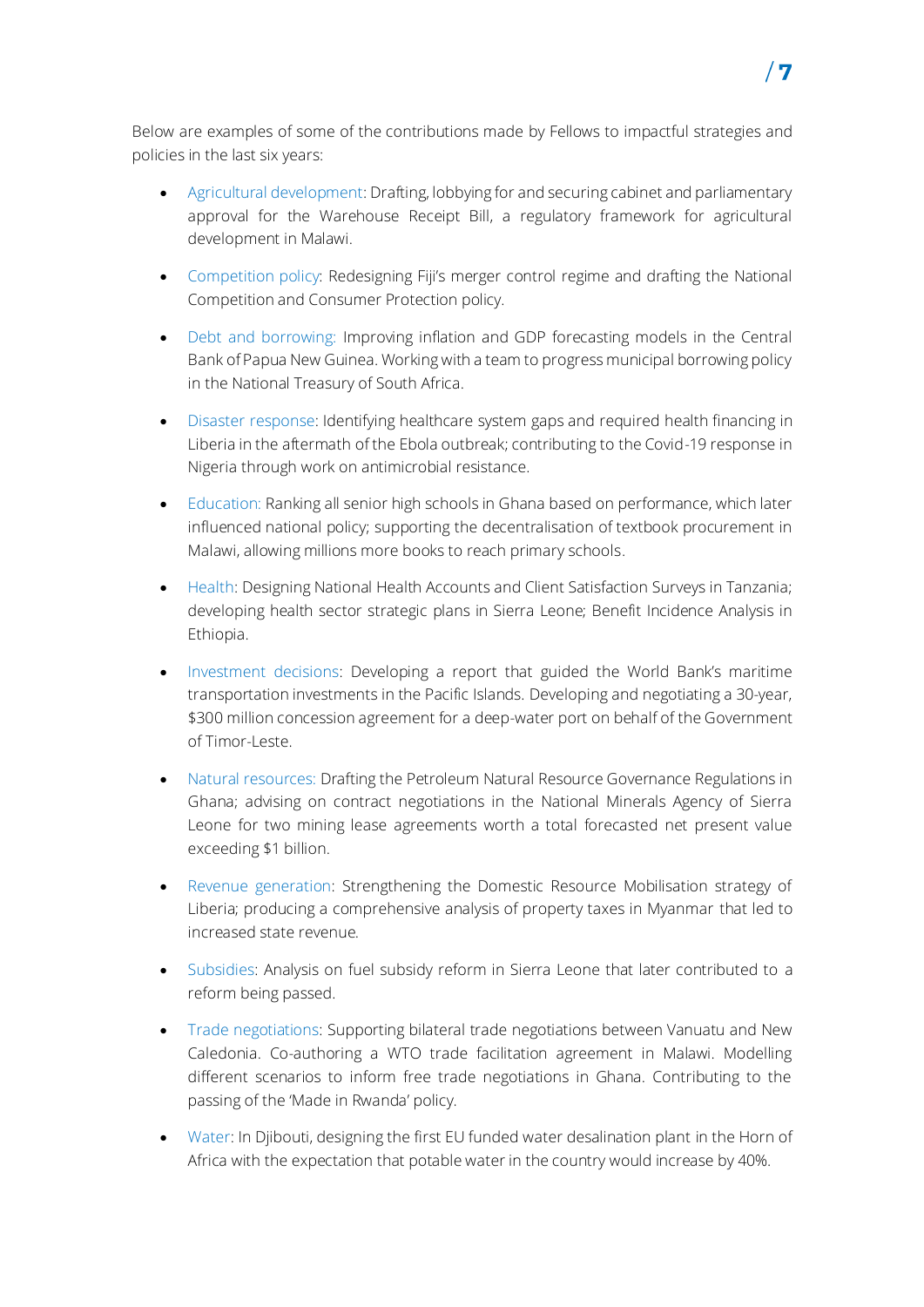There was consistent and strong evidence that Fellows facilitate the strengthening of networks and coalitions on many levels including within directorates, between ministries, with international donors, and with international investors. There are many examples of Fellows building new networks, establishing new partnerships and co-producing research with international and local partners. Fellows have helped to build the environment for future international investment and supported the membership process of international organisations including Vanuatu's accession to the WTO and Rwanda's membership of the OECD. Fellows utilise their existing networks and knowledge of the international system, including their ODI network, to strengthen the networks of their host organisation. They also leverage their role as an outsider to build coalitions and can capitalise on the scheme's good reputation to facilitate good working relationships between host organisations and the international community.

There was consistent and strong evidence that Fellows improve the working culture of those around them. They increased motivation and brought both a strong work ethic and diverse values. The professionalism of the Fellows and their attitude to work was perceived to have a positive demonstration effect on those around them acting as an example of how another way of working was possible. In other cases, Fellows were valued by their colleagues for bringing new ideas and a fresh perspective. Others improved the working culture by challenging hierarchies that other colleagues would be uncomfortable challenging.

There is strong evidence that Fellows go on to work in development. We found considerable evidence of Fellows continuing their careers in development and working for international organisations (UNDP, UNICEF, UNDF), multilateral banks (IDB, ADB, AfDB, World Bank), central banks, universities, research organisations focused on economic development, international development consultancies, and government departments such as ministries of economy, of health, education, foreign affairs or international development (FCDO, SIDA or GIZ) across European, American, Asian and African countries. Both Fellows and later their employers stressed that being an ODI Fellow leads to an improved understanding of developing contexts which is valued on a personal and professional level.

# **Sustainability**

We found only modest evidence that the contributions made by Fellows have the potential to be sustained. The main ways in which their contributions had lasting impact is through the improved capacity of colleagues and the strengthening of institutional systems that will outlive their placements. This finding points to the importance of Fellows working collaboratively with local colleagues rather than independently to get tasks done. However, staff turnover is high in many host organisations, and poses a challenge to how hosts can retain strengthened institutional knowledge. Actions that increase the likelihood of sustainability include improving existing processes and systems, formal structured training, and developing training materials to be used after Fellows leave. Some Fellows stay in their fellowship countries beyond their posting, and others stay in touch with their host organisation professionally, both of which indicate the potential for impact beyond their posting.

We found limited evidence of the ODI making a consistent effort to measure its short- or longterm impact. Debriefs with Fellows and lesson sharing are dependent on agreement between the host organisation and the Fellow and varies widely across placements. However, we found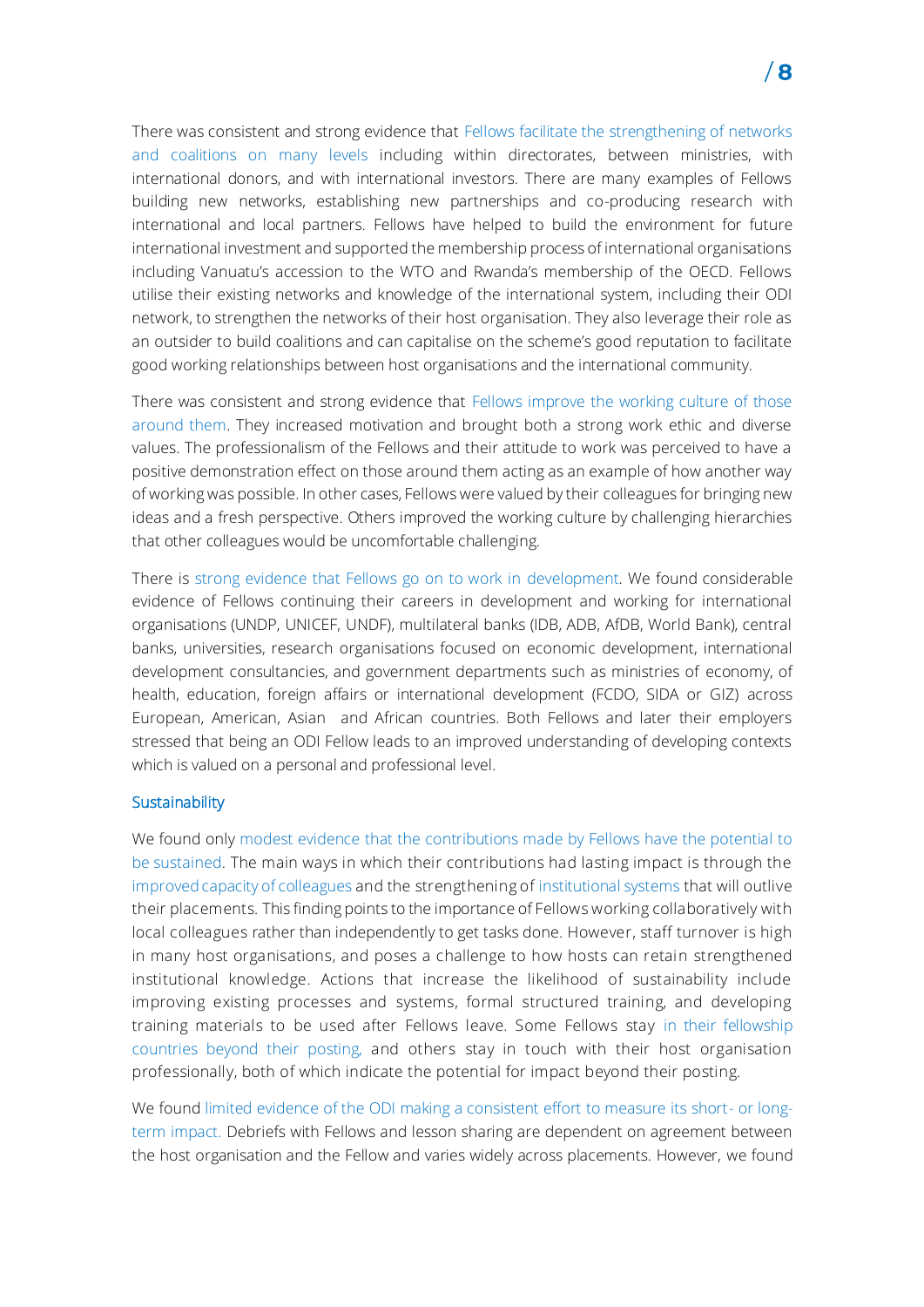no substantial evidence of the ODI management team participating in these sessions or capturing lessons learnt in a systematic way even when there is re-assignment of a Fellow. There is also limited evidence of the ODI actively promoting principles to strengthen sustainability beyond postings, and there does not appear to be a strategy to guide engagement with host organisations and elicit what they think the sustainable impact of Fellows is. Any longer-term benefit to the host organisations beyond a placement is only anecdotally gathered, and there is very limited evidence of any systematic effort to assess the longer-term benefits of placements although this is acknowledged to also be a common challenge shared with comparator schemes.

Monitoring of impact is an area where the fellowship compares unfavourably to comparator schemes such as fellowships from Improving Global Health and Oxford Policy Fellowships, both of which have a dedicated member of staff for monitoring and evaluation. Although the ODI keeps a record of ex-Fellows and the extent to which they stay within the international development space, it does not do enough to learn from the experiences of Fellows to improve the scheme despite many being keen to share these experiences.

### **Efficiency**

There is a broadly positive impression of the efficiency of the scheme. It has stayed within budget over the review period and the total cost of an ODI fellow compares favourably with similar resident adviser schemes. It also compares favourably when extrapolating the replacement costs of a Fellow from, for example, a consulting firm. Efficiency in the scheme is driven by ensuring: economy in the purchase of the few inputs needed; operating with a small central management team; and containing onboarding and preparation costs. However, greater investment in Fellows could increase development impact.

One approach to assessing the value for money of the scheme is to judge the success of Fellows on a portfolio basis. If this logic is applied to the fellowship, then individual Fellows contributing to highly impactful work may make the whole programme good value for money even if some fellows have little or no impact. For example, we document examples of the work of Fellows contributing to fewer teacher strikes in Guinea-Bissau which could have a huge impact on child development, long-term human capital accumulation and lifetime earnings. In Rwanda one Fellow demonstrated to colleagues that the country had overestimated planned power consumption needs which eventually resulted in the government's 5-year energy strategy halving its target for investments in power stations. Examples like these could easily justify the investment in the fellowship.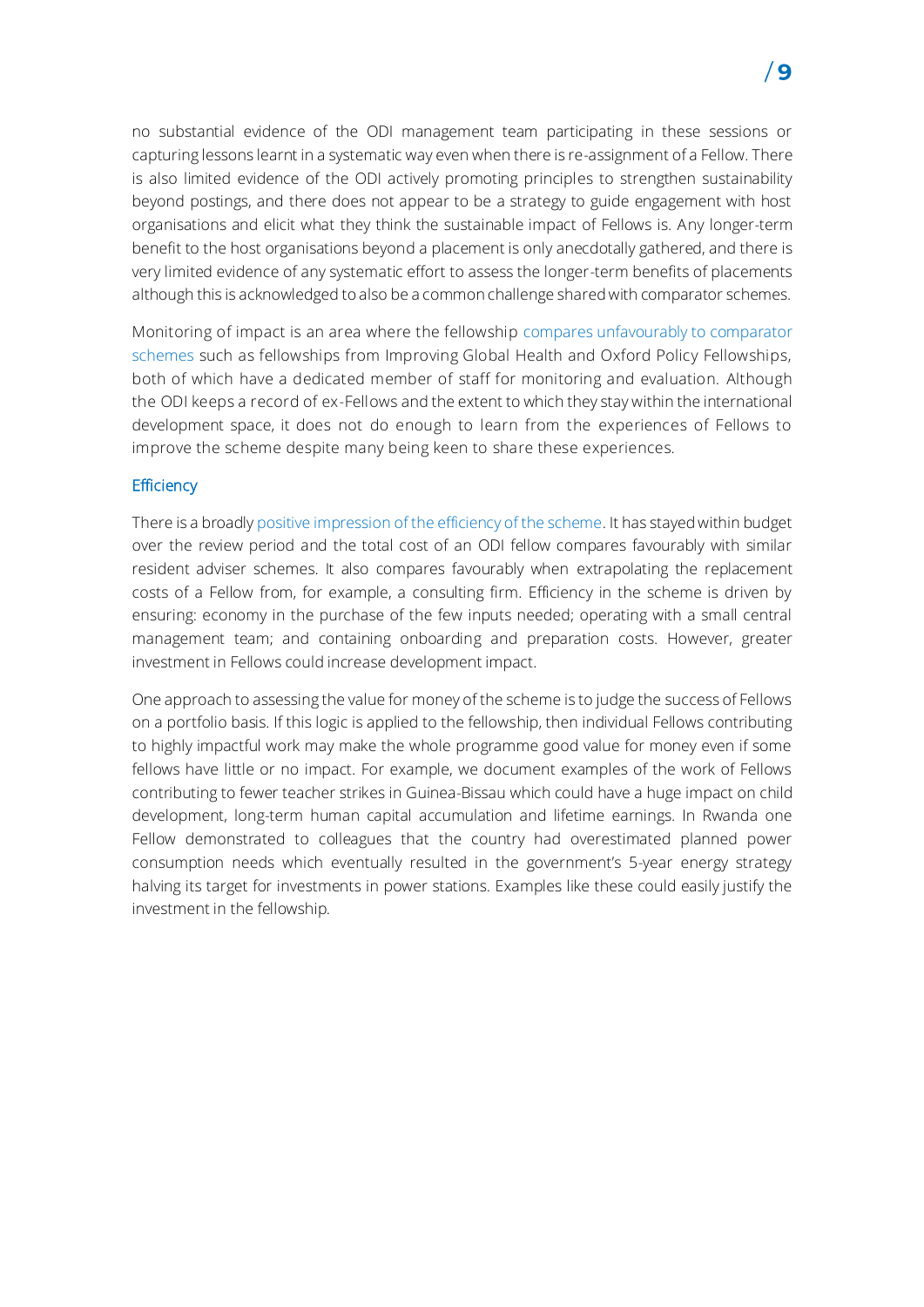# Lessons learned

We draw out the key lessons from our evaluation:

1. Embedded technical assistance and capacity development support remains a need for many of the countries where the ODI Fellowship Scheme places Fellows.

710

- 2. A clear definition of capacity development is important and must be communicated to the scheme's participants.
- 3. Government demand for technical assistance is essential to the scheme's success but can be defined more robustly.
- 4. The ODI Fellowship Scheme, as one of the longest standing fellowships, needs to adapt continuously to remain relevant.
- 5. Fellowships should work to prioritise high-quality and impactful posts where Fellows have the necessary support and environment to excel in their roles.
- 6. Communicating impact achieved by Fellows is essential to demonstrate the effectiveness and impact of the scheme.
- 7. It is difficult to assess the sustainability of the results achieved, but this is key to understanding if sustainable capacity has been developed.
- 8. An effective knowledge-sharing platform for Fellows and a learning strategy for the ODI to guide learning and help disseminate lessons would benefit the long-term effectiveness of the scheme.
- 9. A thorough analysis of early terminations and reassignments is key to ensuring the fellowship is effective and efficient.
- 10. The diversity of the scheme is limited by the diversity of the eligible population and requires additional investment to be ensured.

# Recommendations to the ODI

### Relevance to the scheme:

- The FCDO and ODI should work together to agree a definition of capacity development.
- Work with host countries/organisations to develop engagement strategies.
- Consider creating more specialised streams.

# Effectiveness of the scheme:

- Prioritise ensuring quality postings by conducting more thorough research and due diligence on each posting, in particular the demand from local senior civil servants.
- Make language fluency an official requirement for some postings and increase the official language allowance in others.
- Incorporate recommendations made by Fellows to strengthen the usefulness of the induction week.
- Work to ensure that host organisations strengthen their onboarding process.
- Develop a plan for the performance management and professional development of Fellows.
- Provide more support to Fellows during their placements by drawing from their networks and providing a hub of resources for them to draw upon.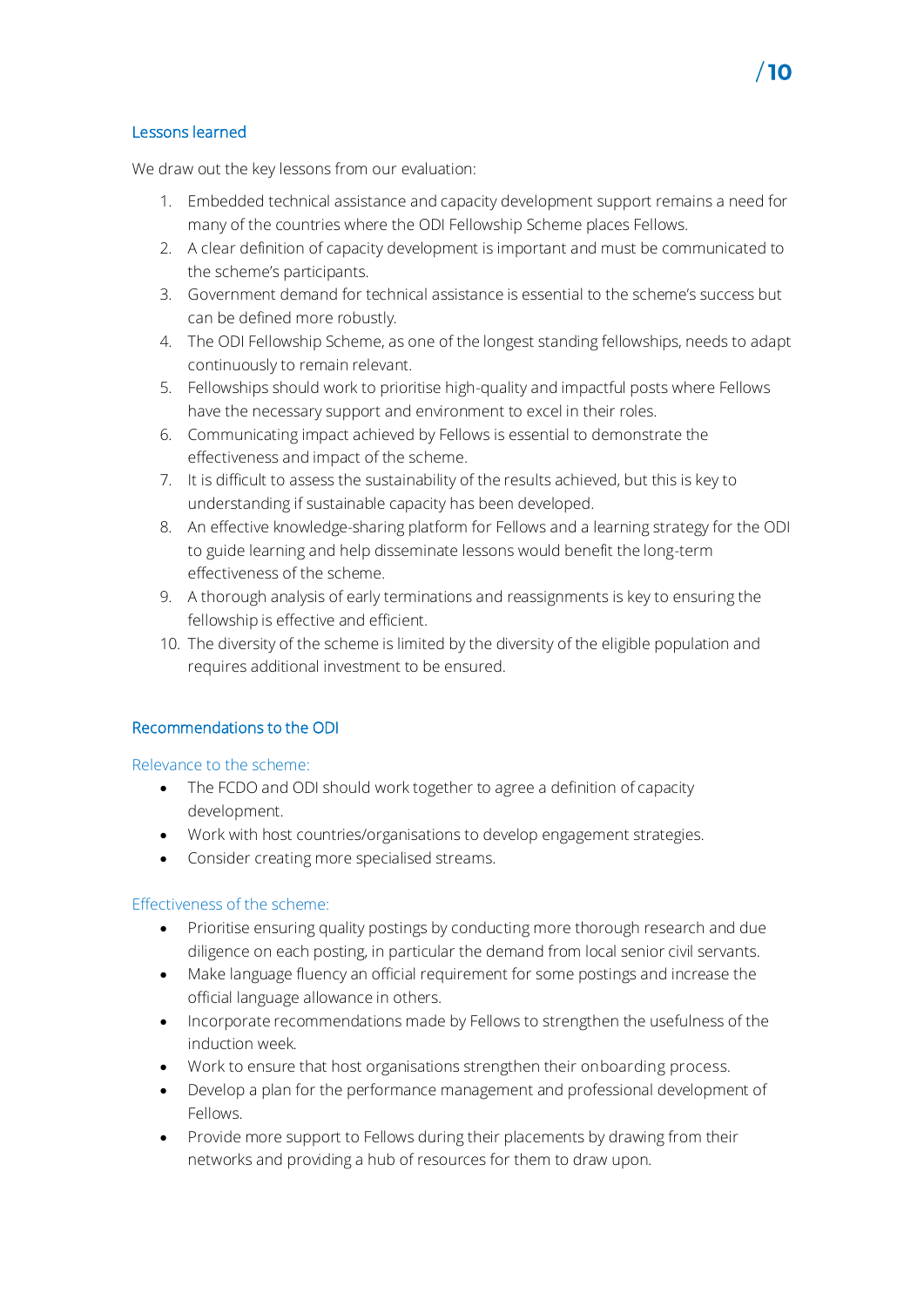### Equity:

• Make a more concerted effort to diversify the scheme.

# Impact of the scheme:

• Develop a strategy for monitoring, evaluation and learning that will enable the ODI to improve over time and demonstrate impact. Consider hiring a new staff member for this role.

## Efficiency:

• Devote sufficient resources to address the above-mentioned recommendations and prioritise high-quality fellowships.

# Recommendations to the FCDO:

- Continue to fund the ODI Fellowship Scheme for the next business case.
- Seek internal alignment when defining objectives for funding the Fellowship Scheme.
- Avoid making changes to the priorities of the scheme within funding cycles.
- Together with other donors sit in a steering committee whose approval is required for engagement strategies and post criteria checklists for new placements.
- Amend the scheme's logical framework to include a broader range of qualitative and quantitative indicators.

# **Further information**

A short learning brief for the evaluation can be found together with the full final report on the project webpage [here.](https://www.ecorys.com/united-kingdom/our-work/supporting-civil-service-improvements-low-and-middle-income-countries)

For any additional requests related to this evaluation please contact: [joe.stclair@ecorys.com](mailto:joe.stclair@ecorys.com) For further information about Ecorys and our work visit: [www.ecorys.com/united-kingdom](http://www.ecorys.com/united-kingdom)